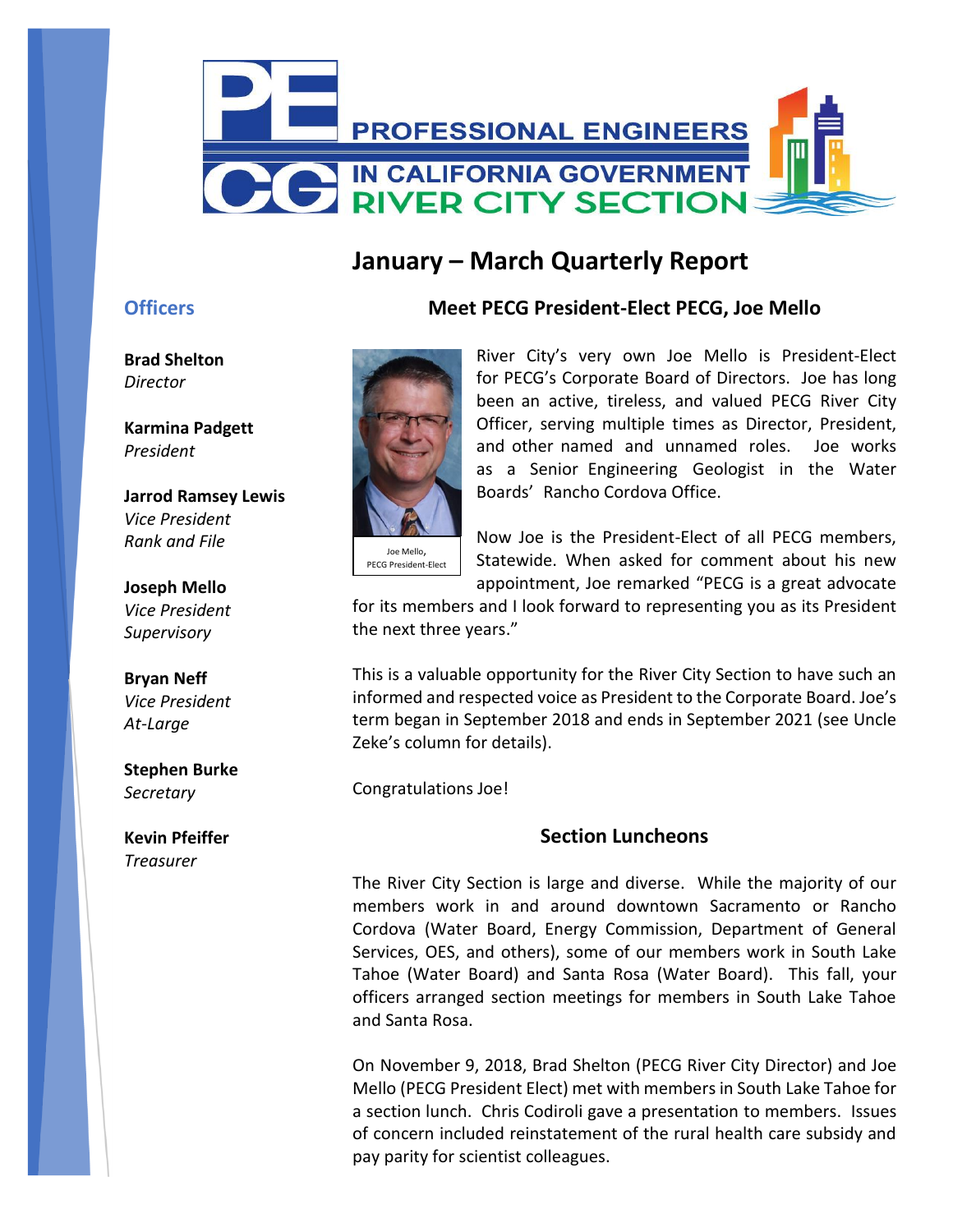On November 29, 2018, Brad Shelton (PECG River City Director), Joe Mello (PECG President Elect), Jarrod Ramsey-Lewis (PECG River City Vice, Rank and File), and Kevin Pfeiffer (PECG River City, Treasurer) met with members in Santa Rosa for a section lunch. PECG's Matt Austin gave a presentation to members summarizing MOU implementation issues. Other issues of concern included disaster recovery, mentoring, and sponsoring local STEM events. Officers also had an opportunity to meet Division of Drinking Water members based in Santa Rosa who were formerly with Department of Public Health. Special 'thank you' to Santa Rosa's Cherie Blatt for making all of the arrangements.

## **Annual River City Luncheon**

Mark your calendars for the Annual River City Section Meeting on **March 28, 2019**. Your officers are working hard to prepare a members-only meeting at the Sawyer in downtown Sacramento. Be on the lookout for an invitation in the coming weeks. Want to attend but not a member, yet? See below.

### **PECG's Response to the Janus Decision – Membership Campaign**

- Membership has increased since the June 2018 Janus decision! Since June 2018, PECG membership has increased membership by over 3%.
- In 2018 PECG rolled out a comprehensive membership recruitment plan the campaign includes section meetings, new employee orientations, work site visits, phone and email campaign.
- Please take a moment to a minute to encourage non-members to join. If you recruit someone to become a member you get a recruitment bonus! Becoming a member is as easy as going to the PECG website (PECG.org) and clicking Join! Make sure they put your name down as the recruiter!
- **If you are not a member, we urge you to become one today.**
- If you're interested in learning more about recruiting efforts, please contact any PECG River City Officers.

# **Upcoming Events**

### Fire Recovery and Debris Removal

Several PECG River City section members have volunteered to aid in debris removal efforts for the Camp and and Woolsey fires. Volunteers have committed 2-month deployments in the fire zones.

### STEM Fair

The Sacramento Regional STEM Fair will be held on March 10, 2019 at American River College. PECG River City supports this science fair every year through volunteer hours and donations. If you are interested in volunteering please contact any PECG River City Officer.